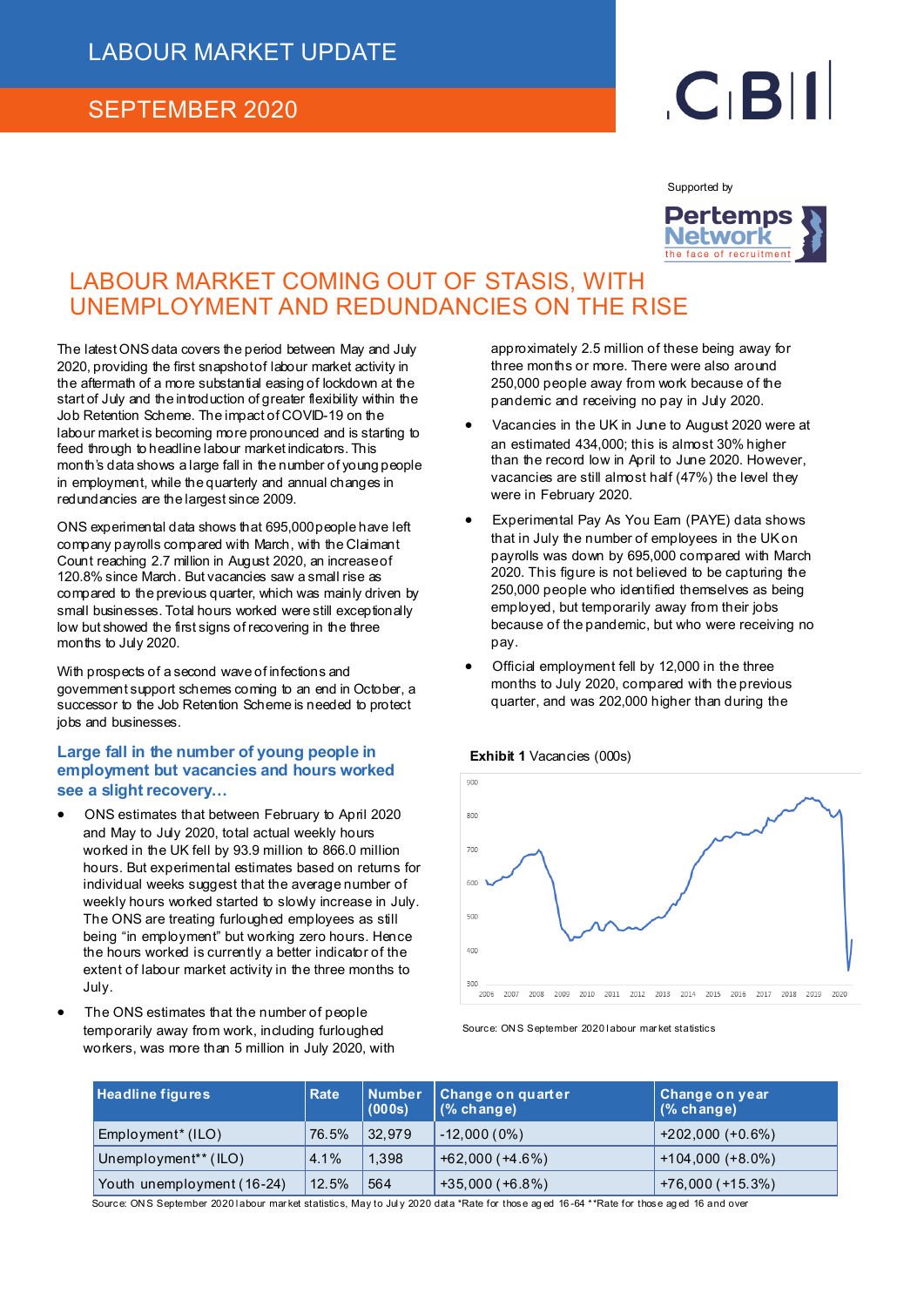#### **Exhibit 2** Employment vs actual weekly hours worked (millions)



Source: ON S September 2020 l abour mar ket statistics

same period a year earlier. The employment rate increased by 0.1% points to stand at 76.5%.

- The decline in employment was mainly driven by those aged 16 to 24 years (-156,000), with a record fall of 146,000 for those aged 18 to 24 years, and those aged 65+ years (-92,000). This was partially offset by rises those aged 25 to 64 years old (+236,000) with a record increase of 67,000 for women in the 25 to 34 years age group.
- In addition to that, the estimated employment rate for women was 72.9%, a joint record high; this is 0.8 percentage points up on the year and 0.2% points up on the quarter.
- The number of employees increased by 159,000 in the three months to July, while the number of selfemployed fell by 154,000 on the quarter. Also the number of people working part-time decreased strongly by 272,000 on the quarter. These are also indications that the labour market is deteriorating.

#### **…while unemployment and redundancies both start to rise**

- Experimental data showed that UK claims for benefits reached 2.7 million in August 2020, an increase of 120.8% since March. However, enhancements to Universal Credit as part of the UK government's response to the coronavirus mean that an increasing number of people are eligible for support while still employed. Consequently, changes are not due wholly to changes in the number of people who are unemployed.
- Official data shows that in the three months to July 2020 unemployment increased by 62,000 and stood at 1.4 million. On a year-on-year basis, the number of unemployed people increased by 104,000. The

unemployment rate stood at 4.1%, an increase of 0.2% points on the previous quarter.

- Looking at the duration of unemployment, those unemployed for up to six months have seen the largest increases, up by 128,000 over the quarter and by 202,000 over the year, to 988,000.
- The number of those who are economically inactive and who want a job fell by 118,000 on the previous quarter and by 235,000 on the year.
- The inactivity rate decreased by 0.3% points on the quarter and now stands at 20.2%, a joint record low, and is down by 0.6% points on the previous year.
- Redundancies increased by 48,000 on the quarter and 58,000 on the year to 156,000. These are the largest quarterly and annual increases since 2009. While this was also the highest level of redundancies since the three months to November 2012, the level remains well below that seen during the 2008 downturn.

#### **Pay growth has slowed sharply, but stabilised in the three months to July**

- Nominal regular pay growth (excl. bonuses and before adjusting for inflation) has increased and was 0.2% on the year in the three months to July 2020 (on the less volatile three-month rolling basis), up by 0.4% points from June 2020. Pay growth has slowed steadily over the past year (from a peak of 3.9% in June/July 2019).
- In the three months to July, nominal regular pay growth slowed in the private sector but saw a little uptick (up by 0.3% points) to -0.9% on the year, and increased by 0.4% points in the public sector to 4.5% on the year. This reflects the fact that many employees, mostly in the private sector, have been



**Exhibit 3** Paid employees - PAYE real time data (millions)

Source: ON S September 2020 l abour mar ket statistics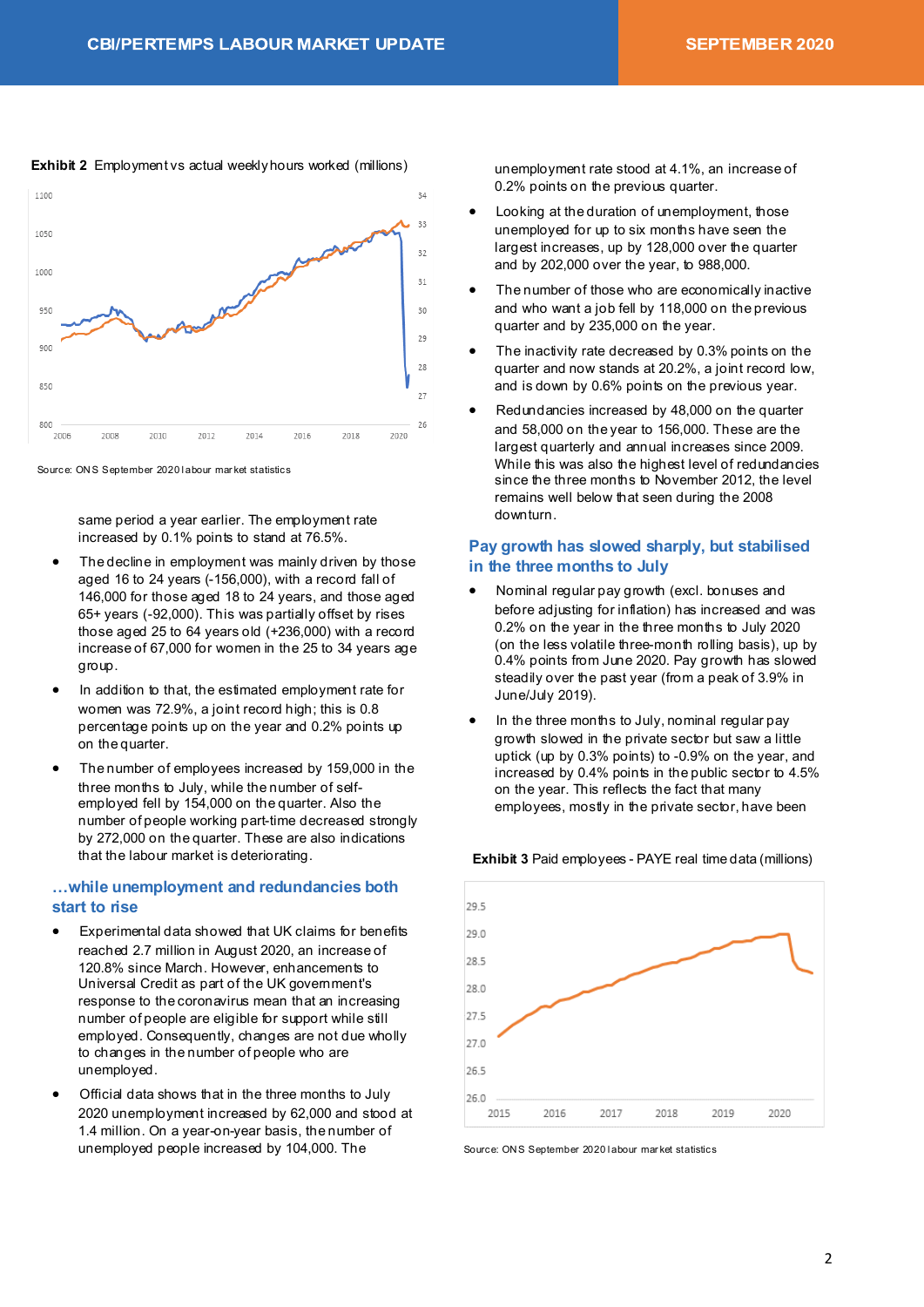#### **Exhibit 4** Real regular pay and nominal regular pay growth (%)



Source: ON S September 2020 l abour mar ket statistics, quarter on quarter changes

furloughed and moved into the JRS which only pays wages at 80% of normal levels.

- Across the different sectors, nominal annual regular pay growth was strongest in finance (+1.1% - up by 0.1% points) and services (+1.0% - up by 0.3% points), followed by manufacturing (-1.7% - up by 0.8% points), wholesaling, retailing & hospitality (-3.2% - up by 0.7% points) and construction (-7.5% - up by 1.2% points).
- Real regular pay (excl. bonuses and adjusting for CPIH inflation) decreased by -0.7% on a year ago (on the less volatile three-month rolling basis) – up by 0.2% points from June 2020.

#### **Employment remained broadly unchanged in most regions…**

- In the three months to July 2020, employment increased in London (+52,000) and the West Midlands (+36,000).
- Employment remained broadly unchanged in the North West (-9,000), Wales (-5,000), the East





Source: ONS September 2020 labour market statistics

(-3,000), Scotland (-2,000), Northern Ireland (+2,000), the North East (+6,000) and Yorkshire and The Humber (+8,000).

• Employment decreased in the South West (-40,000), the East Midlands (-30,000) and the South East (-27,000).

#### **… as well as unemployment**

- In the three months to July 2020, unemployment increased in the South East (+23,000), the South West (+22,000), London (+21,000) and the East Midlands (+17,000).
- Unemployment remained broadly unchanged in the North East (0), Scotland (+1,000), Wales (+1,000), Yorkshire and The Humber (+2,000), the East (+3,000) and Northern Ireland (+5,000).
- Unemployment decreased in the North West (-22,000), and the West Midlands (-12,000).
- However, as with the headline data, the employment and unemployment data across the regions and nations is likely not reflective of labour market conditions at present.

#### **Exhibit 6 Redundancy rate (%)**



Source: ONS September 2020 labour market statistics

The next labour market update will be published on **13th October 2020**.